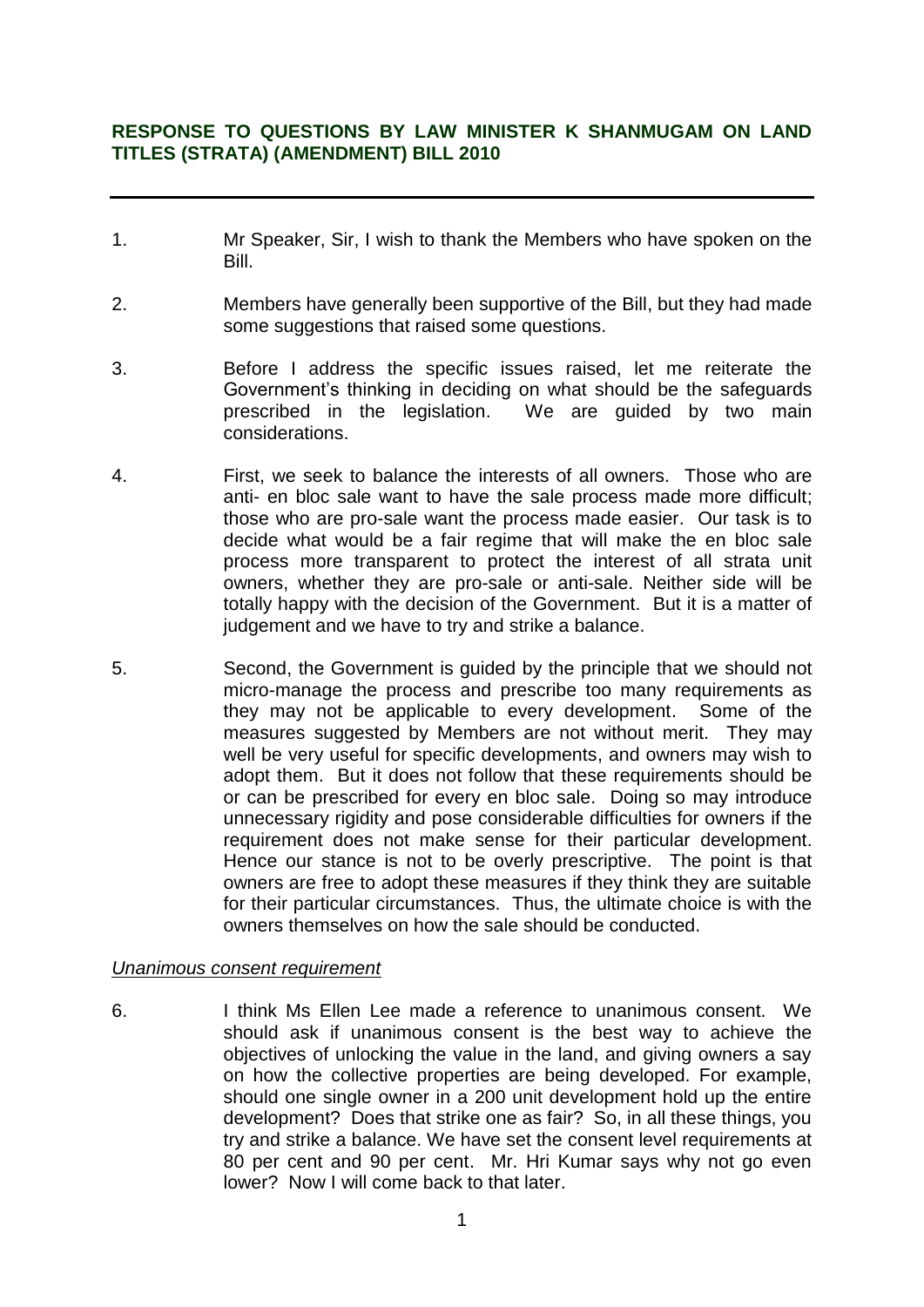7. I do not think it is these rules or the fact that we allow these en bloc sales that is necessarily contributing to the increase in property prices. That is subject to a whole variety of factors which is not appropriate for us to go into here. But supposing we made it very difficult to do en bloc sales, what do you think will be the impact on supply? What do you think will be the impact on prices?

### *Social impact of en bloc sales*

- 8. Ms Lee and Professor Paulin Straughan touched on the concepts of social impact of en bloc sales, particularly the impact on elderly owners.
- 9. For some elderly owners who have lived for a long period in strata units, I can understand how the process of selling and relocating may affect them emotionally. On the other hand, there may also be elderly owners who welcome the opportunity to monetize their investment and sell their apartment unit and perhaps move to another unit. We cannot decide on the relative merits between those who wish to sell and those who do not wish to sell. What we can do and have done is to provide for a framework to allow the issue of sale to be decided by the vast majority of owners and to put in place a process that is fair and transparent.
- 10. Ms Lee spoke about how en bloc sales are achieved at the personal costs to owners who have to sell their homes and downgrade their real assets. An en bloc sale can only take place if an overwhelming majority of the owners think the sale is beneficial to them. It will be odd if more than 80 per cent of owners vote for an en bloc sale which is disadvantageous to all of them. And the sale still has to pass the good faith test.

## *Residual Land Value*

- 11. Ms Lee also asked if the Residual Land Value of the properties which results in "astronomical bidding price" by buyers is unlocking more value for the developer-buyers than the homeowners. If a transaction is fair, it should result in a win-win situation for the transacting parties. If buyers are prepared to pay very high prices, it must also benefit the homeowners who are selling their properties.
- 12. The legislation provides that the en bloc sale must be done through an open tender. This means that the price obtained should be the best price under the prevailing market conditions. But if sellers feel that even this "best price" is not high enough, and they are not benefiting adequately, they can choose not to sell.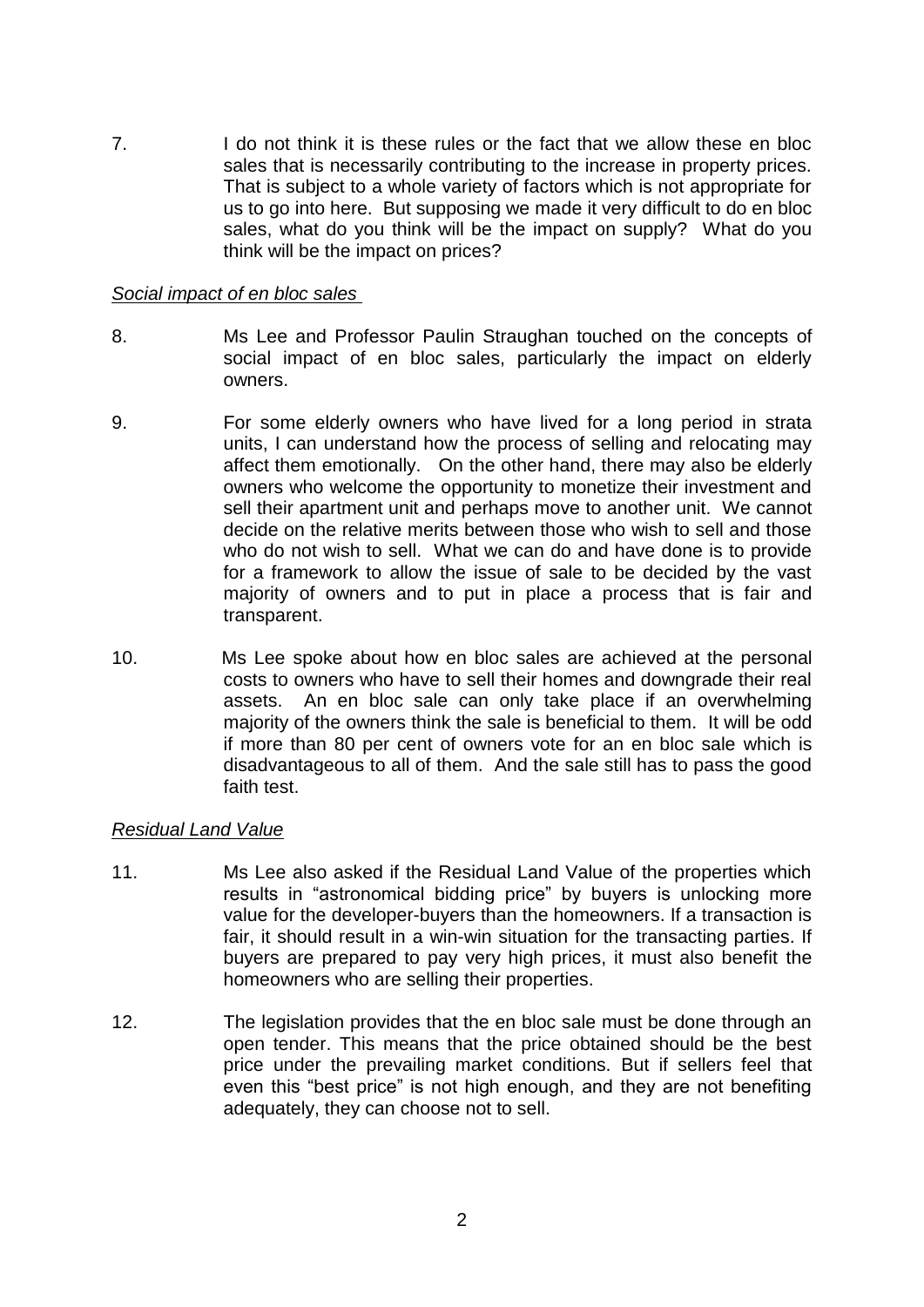### *Provide more information on en bloc process*

- 13. Professor Straughan suggested that a Resource Unit can be established to help vulnerable homeowners, such as the elderly, physically handicapped and mentally challenged, affected by such en bloc sale efforts. She also suggested the publication of an information booklet on the en bloc sale process.
- 14. The Ministry of Law has been working to provide the public with information regarding en bloc sale regulations. For example, in 2009, arising from public feedback on the lack of understanding over apportionment methods, we have worked with the Singapore Institute of Surveyors and Valuers (SISV) to issue a set of guidelines on general apportionment methods which owners may consider. The guidelines illustrate how and when to apply these apportionment methods. The guidelines can be found on SISV's website.
- 15. I thank Professor Straughan for her suggestions. My Ministry will discuss with the STB and professional bodies such as the Law Society and the SISV to see how we can put out more information.

#### *Has en bloc sales achieved the objective of creating more housing units?*

- 16. Ms Lee also queried whether we have achieved the objective of creating more housing units in prime areas and rejuvenating older properties through en bloc sales. Let me share some statistics with the House.
- 17. Between 2005-2009, there were 462 en bloc sale transactions. Of these, almost half, or 217, are being redeveloped or have been redeveloped. These 217 developments originally had about 12,000 strata units – slightly less, 11,994. After redevelopment, the resulting new developments will have more than 26,000 strata units, more than doubling the number of strata units.
- 18. Specifically for example, the 152-unit Westpeak Condominium, sold in 2006, will be redeveloped into The Parc Condominium, with 659 units. Also sold in 2006, Le Marque and Century Ville, totalling 53 units, will be redeveloped into the 278-unit Cyan Condominium.

## *"Young" properties*

- 19. Professor Straughan proposed that the STB should consider, among other factors, the age and state of repair of development in considering the application for en bloc sale. Mr Kumar asked if 10 years is too short a time to justify the need to re-develop.
- 20. The issue was discussed at length by the House when we were proposing amendments to the LT(S)A in 1999. The matter was then referred to a Select Committee, which eventually took the view that it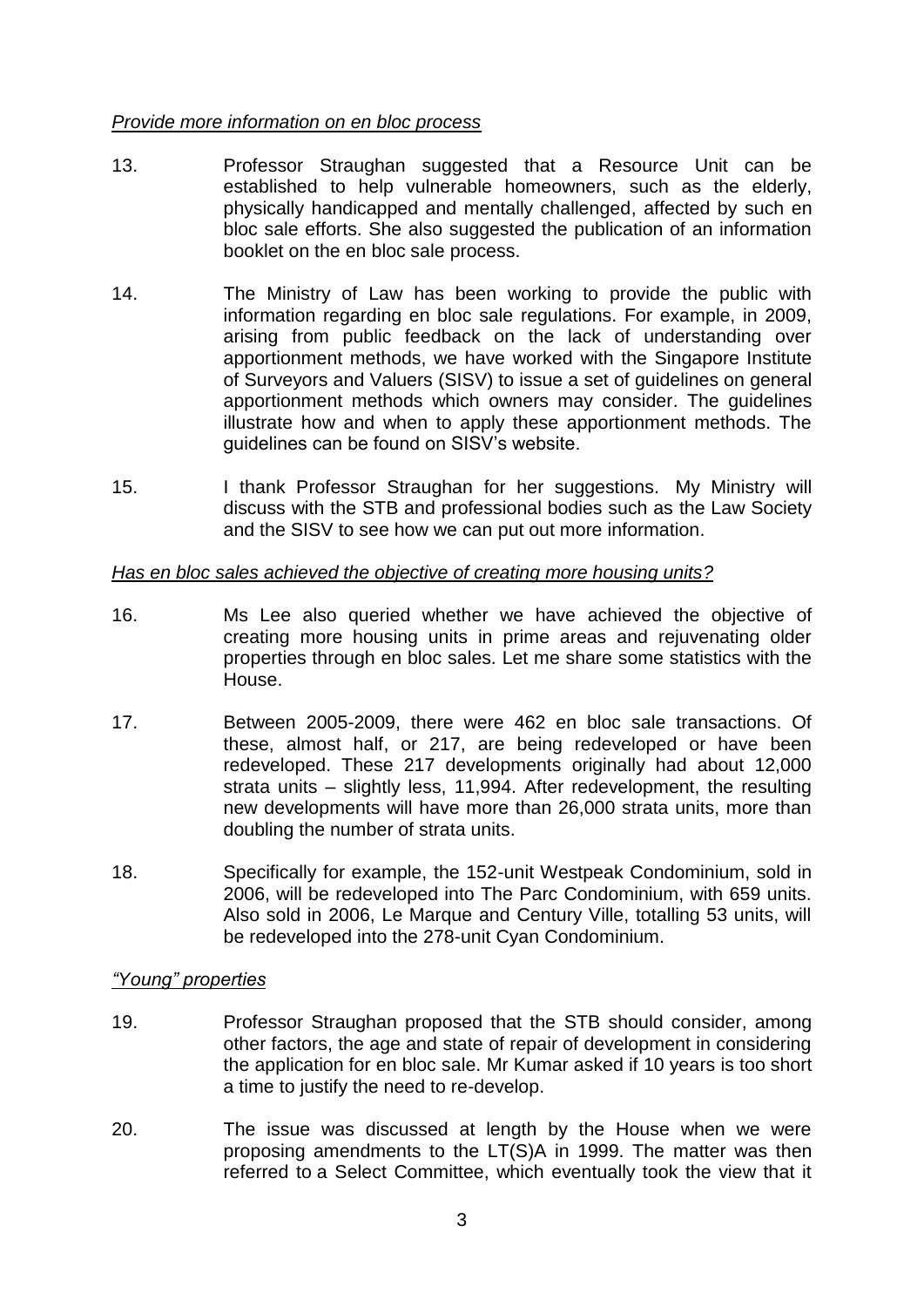should ultimately be up to market forces that will determine whether an en bloc sale is economically viable. Demolishing younger buildings may not necessarily be a waste of resources if land potential can be better utilised through more intensive redevelopment. And, if the owners themselves, or a vast majority of them wish to do so, that is the litmus test.

- 21. That said, on the ground there has not been a rush to redevelop properties which are not too old. From 1999 until now, the STB had approved 160 applications for en bloc sales. Of these 160 cases, only one case involved a development less than 10 years old. It was nine years old at that time. The other 159 developments were more than 10 years old when they applied for an en bloc sale. [99 per cent were above 10 years old, 69 per cent (about 70 per cent) were above 20 years old; and about 34 per cent were above 30 years old]
- 22. Mr Kumar also asked if we have plans to reduce the consent level for buildings which are 30 or 40 years old. This point has been raised a number of times, by people who want the en bloc sale rules eased.
- 23. Mr Kumar said that the public interest in rebuilding such older developments should be given more weight. We also saw a slightly contrary view from Professor Straughan who focused on the impact on the elderly, and Ms Lee as well.
- 24. However, as of now, we see no compelling reasons to reduce the consent level. For older properties, the case for redevelopment is much stronger. And it really should not be difficult to achieve the 80 per cent consent level.
- 25. Ultimately, if you can't get the 80 per cent consent level, it means that enough people do not want to sell. There may well have people who have stayed there for a long period of time, and have great attachment to their properties. They may well fall into a category that Professor Straughan was talking about – older people – and if they do not want to sell, you do not force them to sell.
- 26. So yes, there are arguments both ways, and we never say never, but we do not see, at this stage, a reason to change the voting requirement.

## *Keep the requisition levels for en bloc sale EOGMs to 50 per cent after a failed attempt*

- 27. Mr Kumar also suggests keeping the threshold at 50 per cent for subsequent attempts to convene an EOGM to form a Collective Sales Committee.
- 28. There is really no right and wrong level of threshold. We need to make a judgement call. Within a two-year period, if there were already two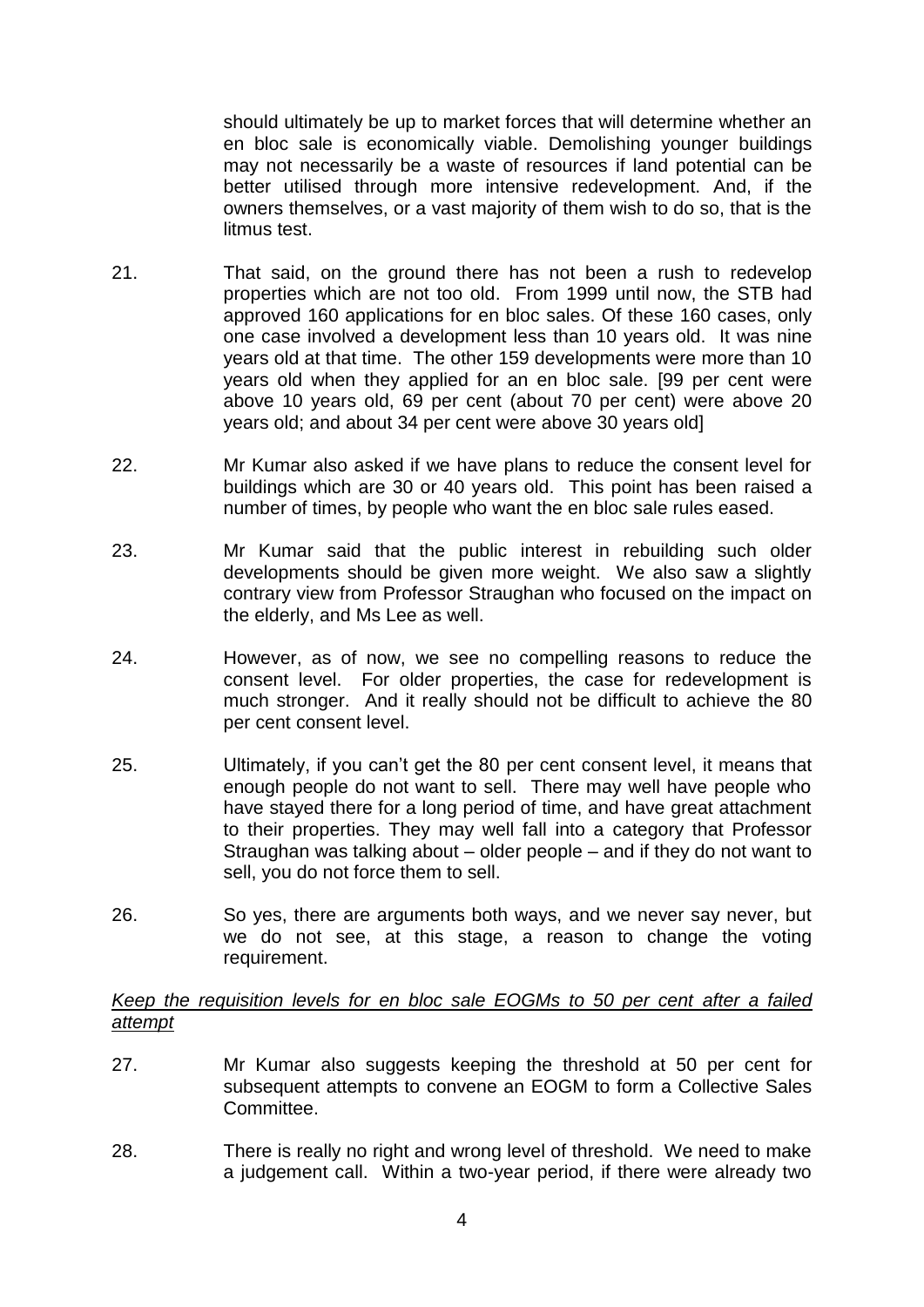previous en bloc attempts which have failed, I think the signal from the majority, or at least a significant minority, of the owners is quite clear. Those who are pushing for an en bloc sale should then respect the wishes of the majority that significant minority.

- 29. If we keep the threshold level at 50 per cent, this means that if only 50 per cent of the owners are keen on an en bloc sale, they can make further failed attempts within a two-year period even if it is clear that they cannot get the 80 per cent level for a sale. There can be no objection in principle to require that before you restart the entire process, you have to make sure that you are going to succeed. If it is a third attempt within two years, there can be no objection in principle to requiring them to show that 80 per cent of the people agree. And if they can't agree, that means the attempt is almost certainly likely to fail. Then why put everyone through the process?
- 30. Our point also is that common funds are used for this exercise. And Mr Kumar says that you can mandate that owners must pay out of their own pocket. Yes, we could do that, but there is the other aspect which I emphasize, which is that in a development, if owners have made their views extremely clear, and there is no realistic prospect of success, these owners should not be bothered again and again.
- 31. When the two-year period has lapsed, the consent level to convene an EOGM reverts to the lower 20 per cent or 25 per cent levels.

#### *Voting out dissenting members from the Sale Committee*

- 32. Mrs Mildred Tan voiced her concerns that the proposed amendment to allow a simple majority of Sale Committee members to vote out dissenting members from the Committee may result in a committee that is inherently biased towards a en bloc sale.
- 33. I think I need to clarify here, this provision can only be invoked after the Sale Committee has obtained the requisite 80 or 90 per cent owner consent levels and has made the en bloc sale application to the Strata Titles Board. As such, the provision will not diminish non-consenting owners' ability to participate in the en bloc sale process. It is only after the requisite 80 or 90 per cent consent level has been reached that the Sale Committee can vote out dissenting members. It is at this stage that a non-consenting Sale Committee member can choose to file his or her objections to the sale application directly to the STB. The Sale Committee which represents the majority of the owners who had consented to the sale should be allowed to expedite with the sale process without being slowed down by non-consenting members on the committee.
- 34. Mrs Tan has also suggested that there should be a minimum qualification standards stipulated for Sale Committee members. I appreciate the intent behind this suggestion, but again, I think we should not be micro managing these issues. The owners should be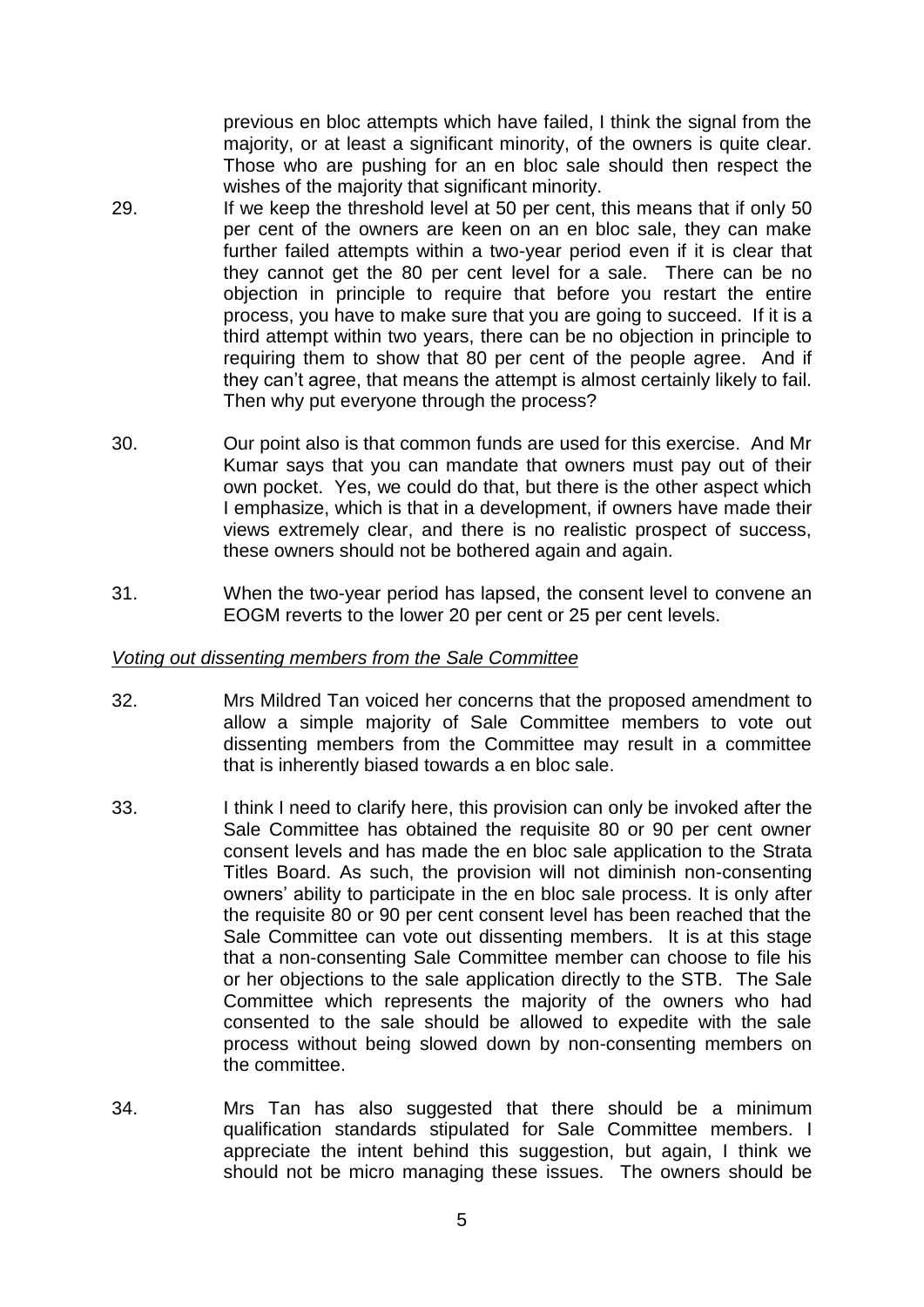free to decide who they would like to elect to represent them on the Sale Committee.

### *Independent report on appropriate apportionment method*

- 35. Ms Lee proposed that there should be requirements for an independent property appraiser to recommend an appropriate method to apportion sale proceeds among owners, prior to owners approving the terms of the Collective Sale Agreement.
- 36. Currently, the Act provides for an independent report on the method of distribution. This report, together with some other documents, is required to be sent to all owners before the en bloc sale application is made to the STB.
- 37. Beyond that, if owners feel that such a report would be useful for them to better understand the proposed en bloc sale, prior to signing the CSA, they can always require the Sale Committee to provide such a report. Owners have the ultimate say – they can ask for what they think is necessary, for the process, or for them to participate in the process.
- 38. If owners wish to find out more about apportionment methods, the SISV has issued a set of guidelines to recommend general apportionment methods. The guidelines also illustrate how and when to apply these apportionment methods. They can be found on SISV's website.

#### *Valuation report prior to signing of the Collective Sale Agreement*

- 39. With regard to the requirement for a valuation report, the Sale Committee has to obtain a valuation report on the date of the close of the public tender or public auction. This is because we believe that this is the single most important juncture in the en bloc sale process where a valuation report will ensure that the development is not sold below prevailing market rates.
- 40. Beyond that, there is no one-size-fits-all solution for the provision of valuation reports to guide owners when they are signing the CSA. Ultimately, it depends on the risk appetite and comfort level of different owners. Furthermore, valuation reports have a shelf life of a few weeks to several months depending on the volatility of the property market. Hence, it is best to leave it to the owners to jointly decide on the number and frequency of valuations to be carried out. We do not mandate that it should only be given at that point in time. We mandate that it should be given at such a point in time and all other points in time – it is up to the owners to decide if they want further valuations at whatever cost is appropriate.